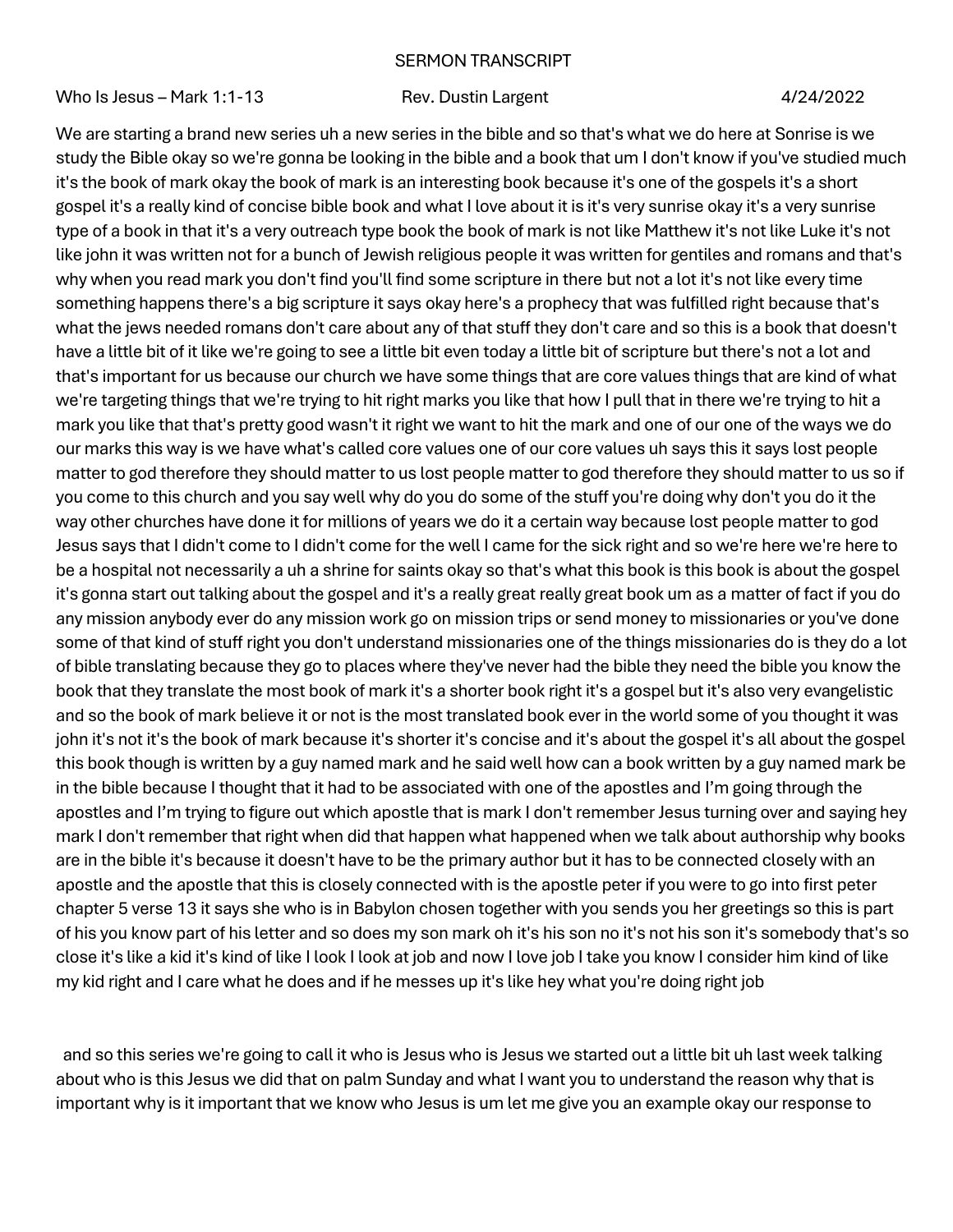Jesus is related to who he is it's more to uh who we believe he is than what he says okay let me say that again our response to Jesus how we respond to him is more related to who we believe he is than what he does here's what I said let's say Jesse all right Jesse can I put you on the spot here for a second I'm putting everybody on the spot today because I just drank a bunch of Pepsi right so jessie jumps out here and she says everybody get out of the church okay what do you do well you look at each other and say why is this girl saying get out of the church what is wrong with her something is though I don't understand why she's doing that we wonder about and does anybody get up and leave the church no because they're like something must be wrong with jessie because she's telling everybody to leave the church right okay and it's not because Jesse's not a great gal it's not because we don't love Jesse but you're thinking why is she doing this you know I get up here and I say everybody get out of the church you do the exact same thing you look at each other and say we ain't getting out of no church you get out of the church we've been waiting to tell you to get out of church right that's right you don't do any it's because of who I am fire marshal comes in fire marshal comes in here quick dressed in all of his fire garb comes into the middle and he says everybody out of the church

and you're like well Randy's like well I know that guy and I'm not going nowhere right I know that guy I'm not going some of you are like oh no it's a fire guy there must be a fire and you pick up and leave half the room leaves the other is like hey I knew you were second grade I'm not going nowhere right um now another guy comes in same thing comes in here with a black hood on completely draped and an ar-15 and he says everybody get out of the church now whoa we're flying right why the exact same thing the exact same thing but the difference is different people we know who they are who Jesus is really affects how we respond to him

if you're one of these people that grew up with Jesus in town right Jesus didn't do a lot of miracles in this town right because they grew up with them and it's randy talking to looking at the fire marshal and saying dude I knew you in the second grade and you used to eat glue right I'm not going anywhere I'm not going anywhere that's the nature of it's important that we understand who Jesus is because if we the more you understand who he is the more you understand who he is the more likely you are to respond properly to Jesus okay you're gonna say oh I didn't respond to him before but now that I know who he is now that I understand more deeply that he is this and he's that now when he tells me to do this I'm going to do it now when this comes into my life and I think of the words of Jesus I'm going to respond differently I'm going to trust him more than I trust myself and my own experience because I know who he is so here's what I want us to do let's open up our bibles if you got one uh there should be red ones in in the things you can we'll throw stuff on the screen but if you don't have a bible we've got them on the back table there you can take one write your name in it that becomes your bible all of a sudden like we say we just don't want you to sell your bible a new bible that we gave you on eBay okay here we go here we go let's uh let's take a look at this let me pray for us and then we'll dive in god thank you so much for your word and got our goal here this morning is we want to know who Jesus is we want to know who you are god we want to look at the testimonies of different people in scripture and find out who do they say you are and are those valid and then how does that affect the way I live god I pray that you would reveal yourself to us through your word in Jesus name amen all right so let's take a look here right at the beginning of mark I got to turn to it myself mark chapter 1. here's how it starts out it says the beginning of the good news about Jesus the messiah son of god as it is written in Isaiah the prophet so it just starts out that's how the gospel starts out does that sound different than some of the other gospels you read how do the other gospels start out they start out with Christmas don't they right they all start out with the birth of Jesus either that or it starts out with a long genealogy about so and so begot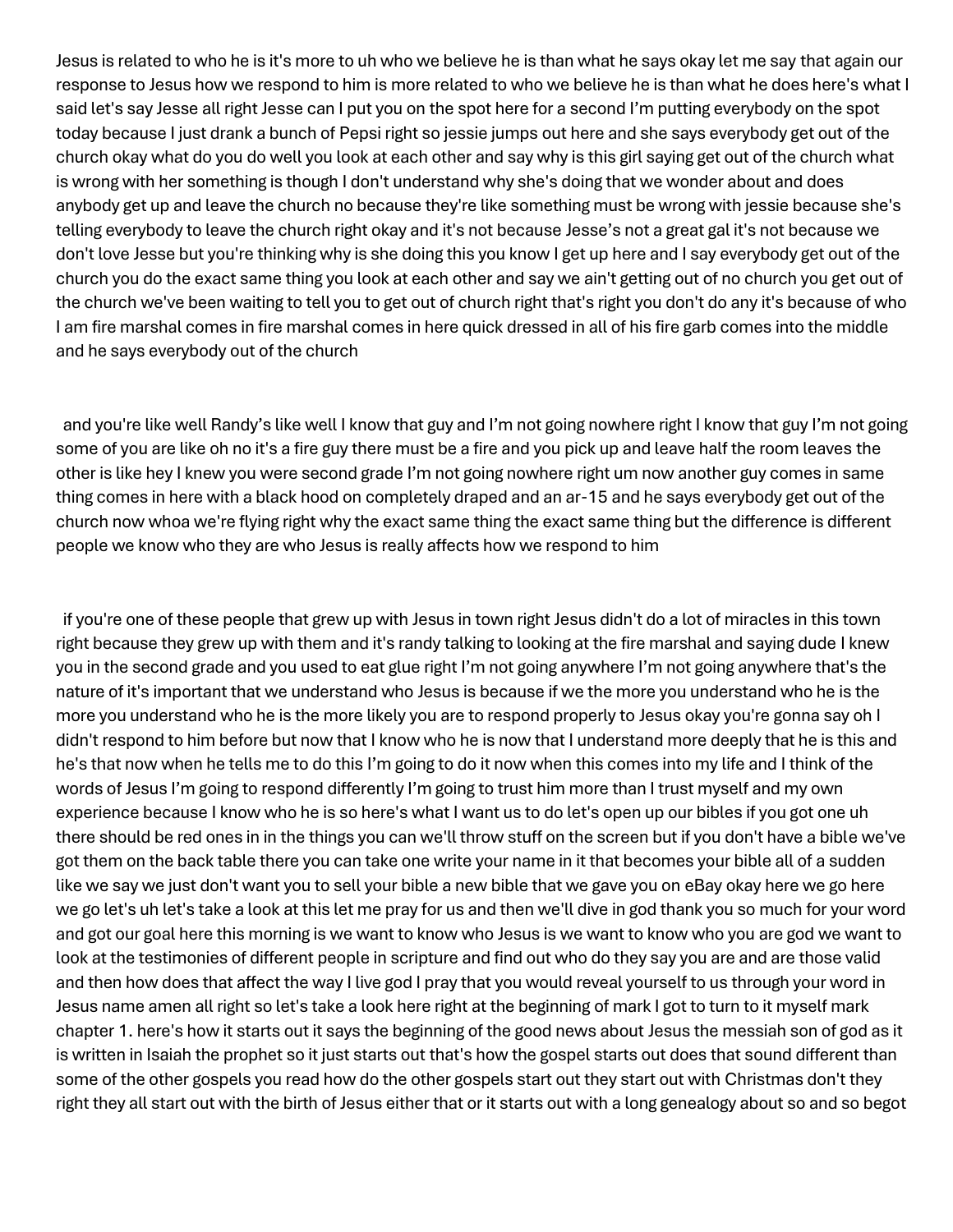so and so who begot so and so who begot this person who eventually Jesus came from that and it's all about genealogies and it's all about Christmas and birth and here's the thing this book is written specifically to people that are romans people that are non-Christians people that are gentiles and they don't give anything they don't care at all about who his great-grandpa was okay they don't care about that they don't care about uh they don't care about the Christmas story they don't care about any of that because that's not central to them to the gospel that's not central to mark to explaining what the gospel is okay it's not central to that so you're not going to find a whole lot of old testament prophecy you're not going to find uh focus on genealogies and he starts with this he starts with this says the beginning of the good news about Jesus the messiah the son of god as it is written in Isaiah the prophet

so mark calls the source of the good news this is the good news what's the good news the gospel is good news when we say hey I'm going to go share the gospel with somebody I'm saying I'm going to share good news and how is it defined here it's defined as Jesus is the gospel he's the source of the gospel the gospel is in this person of Jesus okay so here's our first one

the first witness about who Jesus is mark himself and we'll throw this up on the screen if you got your notes you're welcome to fill these out if you want we got pins there for you but mark testifies that Jesus is the messiah and the son of god the messiah the son of god now the messiah would be important to jews because they're been waiting for the messiah for a long time they're under oppression all that kind of stuff they're waiting for him to free them but that's not going to be so important so he flips right away from messiah and goes right to son of god right because gentiles they care about gods right they care about all kinds of gods romans they care about gods any god you can give this is the son of god you see what does that mean what does that mean when it says the son of god let's walk through this for a second just kind of think through this a second can it mean that Jesus is god's kid because like if I talk about the son of Dustin right who's the son of Dustin cooper right why is he the son of Dustin he's the son of Dustin because well I don't want to get into all the specifics of how that happened but he is my offspring he is my son we created him that's the point he was created by his mommy and me

is that the case for Jesus when it says he's the son of God is the point that oh god and Mary they created this Jesus that is not really the point of the son of God because when did the son of God exist before he was born

yeah the son of god Jesus was the son did Jesus become the son on Christmas day is that when he became the son cooper became the son of Dustin um well it depending on where you think things start he became my son I don't know as soon as I saw the little thing and I was like wow you know the what the what is it like an ultrasound I looked at that say oh that's my son right but when was Jesus the son of god he was the son of god way before that he was he's always been the son of god in the creation of the world Jesus was the son of god even then and he hadn't even been begotten so it can't be that that can't be the nature of what a son is I'll tell you this about sonship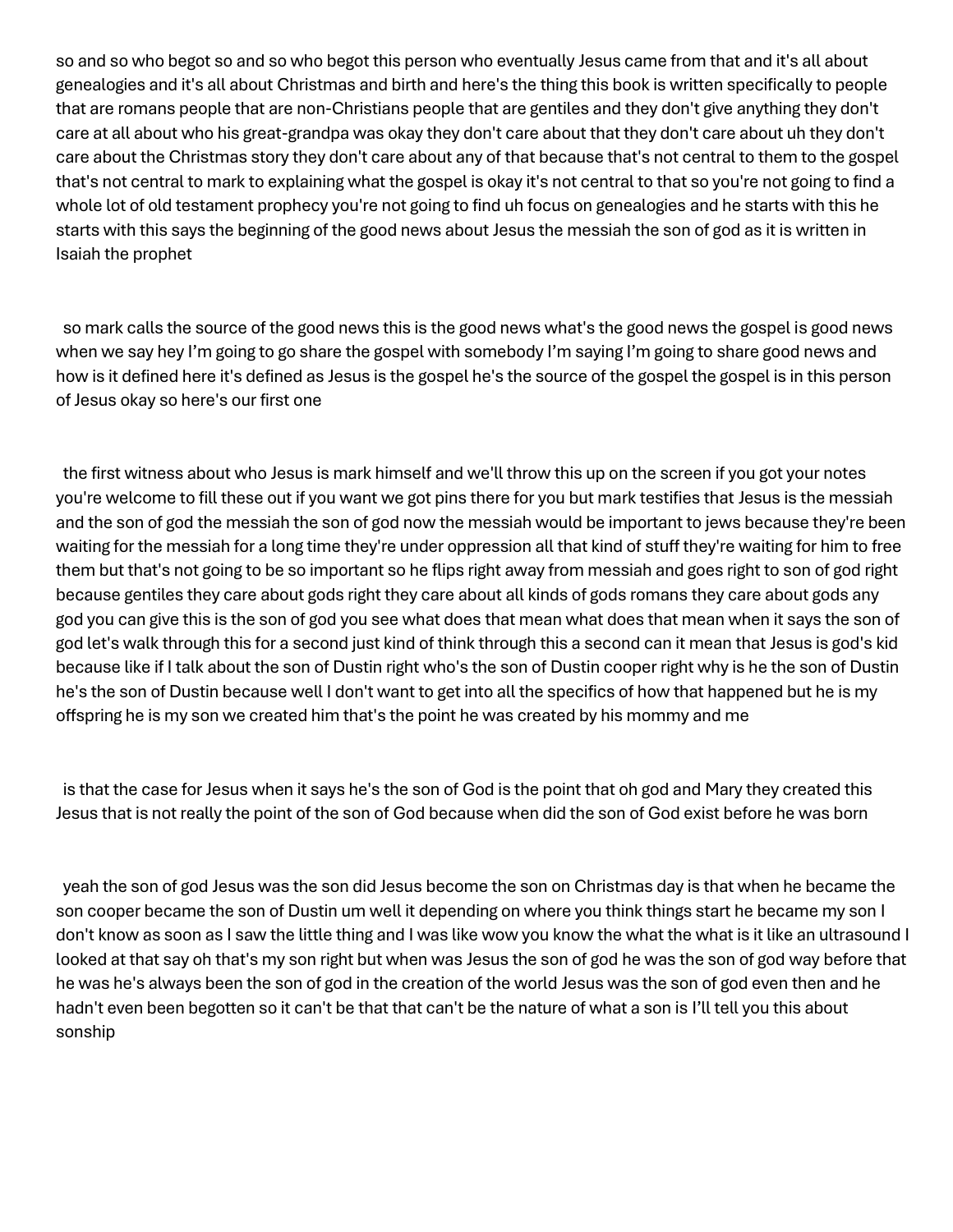sonship is a lot more about the relationship between the father and the son than it is about you know there are some guys that our dads are fathers but they're not dads there's actually way more of those than there are actually real dads that actually take care of their kids right there's all kinds of guys that go out and they just they create people but they're not dads they're not fathers and Jesus is the is the perfect example of a son with his father what is the nature of that relationship watch Jesus throughout the bible and how he reacts to his father there is nobody that Jesus respects or loves or has more uh more uh wants to follow more or to please more than his daddy than his father that's the nature of this father and son relationship that's my father and I'm going to do whatever he says if he asks me to do something I will do it I live why am I doing these things leading up to the cross because my father why am I why am I healing these people because of my father everything is about his father and that's actually the example of what a father-son relationship really should be like it's the perfect model of a father-son relationship where a son has complete and total trust over in his father and his father can be trusted in that way that's the perfect relationship that there should be between a father and a son now our society has made it completely different they've torn it apart and said well you know what you need to you need to basically rip away from your father and show your father whose boss and this could that's just that's not the way it is Jesus shows you the perfect example of father son and so he is the son of god it also makes him equal with god right

and what does mark mean when he says son of god well mark explains it in the next verse he says he explains it he uses a quote from Malachi and from Isaiah he says he says I will send my messenger ahead of you who will prepare your way a voice of one calling in the wilderness prepare the way for the lord make straight paths for him right he's saying make way for this one who is going to come that's the son of god the one who god is sending into the world god is sending somebody into the world and we got to get prepped for it because this is really serious but he's coming into the world that's what he means by the son of god he's incarnating he's becoming a part of part of god and so we get something we learned something from Malachi about who the son of god is we've already learned from mark that he's the messiah the son of god from Malachi we find out that um they testify that Jesus is the lord Jesus is the lord what does that mean that he's the lord

what does that mean it means excuse me this is he's god come to sinful people and you need to get ready for his arrival watch this watch this it says and so john the Baptist appeared in the wilderness preaching a baptism of repentance for the forgiveness of sins let me go back to the lord let me go back to the lord what do you think that means when he's the lord when you hear that term the lord it always remains it always means god the lord now if I was to go up to you to Nathan and say hello there my lord Nathan would look at me and say boy you are one funky monkey right well I don't know why you're saying that uh that doesn't make any sense some people they're really important like in Britain or something you'll go up to and say oh yes my lord when it's in scripture and they're talking about the lord and usually it's even in the Greek the original language you'll see it it's capital l-o-r-d it'll use the name of god oftentimes when it's talking about the lord we're talking about god himself right the god of the old testament the god of the new testament the god throughout time that god is the lord and it says and verse 4 it says and so john the Baptist appeared in the wilderness preaching a baptism of repentance for the forgiveness of sins the whole Judean countryside and all the people of Jerusalem went out to him confessing their sins they were baptized by him in the Jordan river john wore a clothes made of camel's hair with a leather belt around his waist and he ate locusts and wild honey this guy's a this guy's kind of a piece of work isn't he right so I don't know I it's been a while since I've been to high school but I know if there was somebody at my high school that like went to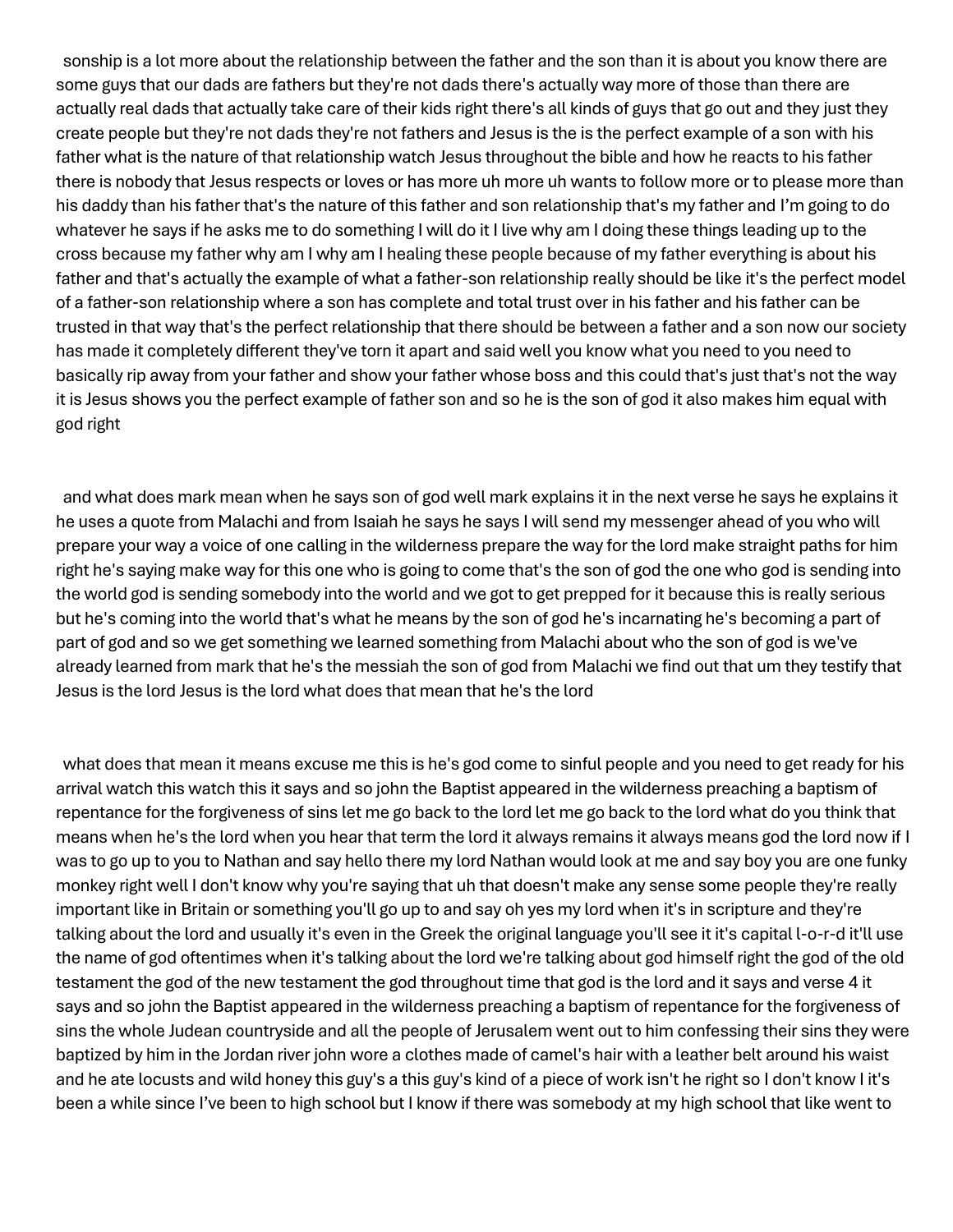lunch and they pulled out their lunch and they had locus in there and honey and then they wore the latest fashions right it was all camel hair all the time right this person would not be popular at school right he's not sitting with the cool kids in the lunchroom right but that's what's bizarre here is that this and this guy's out in the woods all the time he's like always out in the wilderness and he's baptizing people in a really kind of funky kind of gross river it's really muddy and it's even a river that you're not even allowed to purify people in I don't know if you knew that they weren't allowed to purify for jews we're not allowed to purify people in the Jordan river because it was considered kind of a nasty river right and this guy's out there he's out in the water all the time he's wearing camel hair he's eating locusts and you're like dude who is this and you're and you would think this guy would be like nobody want anything to do him the whole city's out there chasing after this guy he's like a rock star everybody loves this guy they're like man oh yeah john he's the great guy look it says the whole Judean countryside and all the people of Jerusalem went out to him confessing their sins they were baptized by him in the Jordan river think of that think of that people coming out to a river public place and they start confessing their sins I did this there's other people around vocally just saying I did this I committed this sin I committed that sin I committed this sin but why would people do that because john is calling people he's calling people to repentance but he's also the repentance is the result of the fact that Jesus is coming the one who is promised is coming there is one coming who is great and you need to get ready for this guy I don't know if you've ever had to prep for somebody like we come let's have somebody come over to our house and you know it's my mom or it's my dad or somebody and all of a sudden we clean like the downstairs toilet the one that we never use that one gets cleaned once every six months right nobody uses it ever but you go down there every six months and go well why are you doing that because we got to prepare why well your mom's going to be here oh okay well we better clean that toilet right we got to get things clean we got to fix things get them ready and what he's saying is listen Jesus is coming uh he is really important he's the one prophesied in the old time he is so worthy and so that you need to prep for this guy you need to prep your heart you need to prep your soul don't just show up we need to be ready when he comes because we don't want to miss this right you need to kind of clean the downstairs bathroom of your soul here so that when Jesus shows up you're ready repent confess your sins and so that's what's happening here this guy's an interesting cat though but he's super popular and so john the Baptist testifies we'll throw this one up there john the Baptist testifies that Jesus is the baptizer with the holy spirit do you see that what he said says he will baptize with the holy spirit

now there's different kinds of baptism that happens different kinds of cleansings that happen in uh in the in the bible jews never dunked you okay you were never dunked as a jew okay right because jews didn't need to be completely dunked you know who you dunked you knew who you baptized who you dunked completely gentiles real sinners right the bad people you would dunk them so gentiles people that were that were that were other gods romans people like that gentiles that wanted to become jews they would get baptized okay and when they did that they would dunk them completely under the water like you and I get baptized here at sunrise and they would come out they didn't do that for jews what did they do to jews they'd take a little water and they'd sprinkle them right or they do a little they do a little ceremonial washing they didn't go all the way under the water why because gentiles were really bad

and jews were kind of bad but they still were a part of the nation of Israel they were still god's people right so baptism is just for those people it's for those nasty people and here's what john does john goes out to the Jordan river a river that you couldn't even purify people in and he's out there and he's calling people to come and say you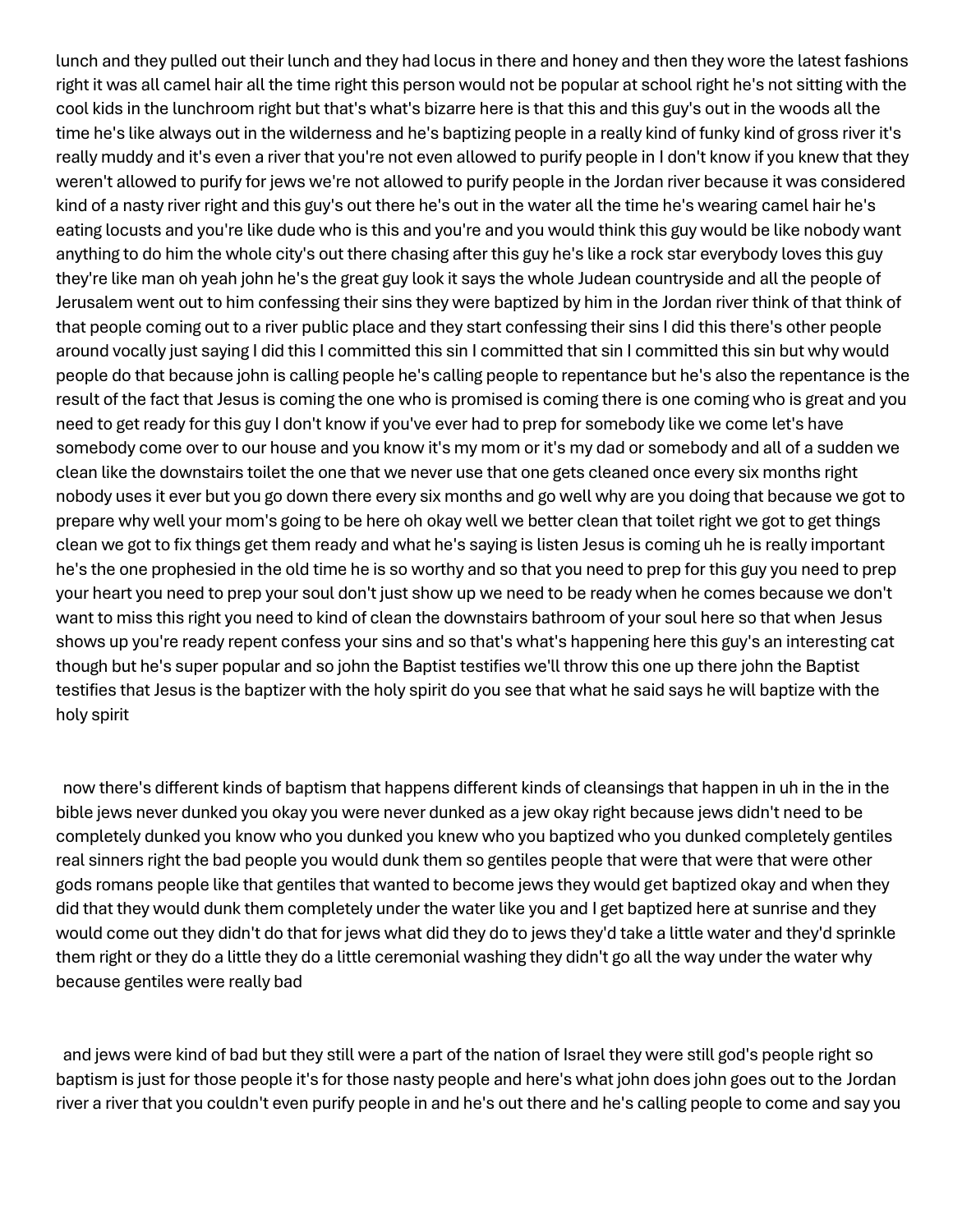know what you need to recognize that you really are a sinner that you're not just needing a little sprinkle but you're just like a gentile you're just like a gentile you've got no status with god except for this that that you need to repent lay it all out and recognize that you're a sinner because you gotta know you're prepping for Jesus showing up okay this is a really big deal it's a really big deal

and john's main point here he says repent but that's not the main message the main message is this that he's coming isn't that his main message he's coming and the repentance is just a part of that because he's coming you better repent you better turn from your sin you better acknowledge your sin you better confess your sin and say I'm giving that up wash it away okay wash it away really humble it's very it's a very humble way to look at this verse 7 it says this was his message after me comes one more powerful than I the straps of whose sandals I am not worthy to stoop down and untie I baptize you with water but he will baptize you with the holy spirit all right so here we got another testimony this is john the Baptist and what does he testify to he testifies that Jesus is exceedingly powerful and worthy exceedingly powerful and worthy listen he's so exceedingly powerful and worthy that I'm not even worthy to get down and untie his shoe

this is what I love about john the Baptist john the Baptist is not about john the Baptist and I think this is crucial for us as a church sunrise bible church should not be about sunrise bible church right the whole point of john's ministry is to point people to that guy that's the whole point of his ministry his whole ministry is everybody's coming to him right he's real popular people like oh man we really love the camel here right and they're coming and they're excited about him and he's like whoa don't even look at me look at him there's a guy coming and forget me look at him forget about me don't look at me look at that guy that guy is the one who we care about don't worry about me care about that guy I'm pointing everybody that way I'm preparing for that guy everybody look at him Jesus it's all about Jesus and not about john he says I must become less he must become greater I must become less right as Christians our goal needs to be pointing people to that guy people to that guy when I go to work yes I want yes I want to do well at work but I want to point people to that guy right when I'm out and about I'm it's all about pointing people away from our self and pointing people toward that guy it's kind of interesting in the Babylonian tournament Talmud are writings that are written by jews about scripture and about doctrine but they're not really scripture but they really give us a good idea of how they believed and what they thought about things during the time and it says here it says all services which a slave does for his master a pupil should do for his master should do for let me read it again all services that a slave does for his master a pupil should do for his teacher

you like that so it's good to be a teacher right because then you're like all right well all the things that the slave would do as first master then I'm the teacher all right well that's great go get me a turkey pop pie right but it doesn't stop there it says with the exception of undoing his shoes with the exception of undoing his shoes you can't you can't ask somebody to untie your shoe right if you're a slave that's one thing but if you're if you're a teacher and a student and as a teacher say hey can you untie my shoes for me and take my shoes off you're like you know you just went too far right there you're kind of pushing the envelope there of a fungi and stinkiness and I'm not involved in any of that kind of stuff right leave me alone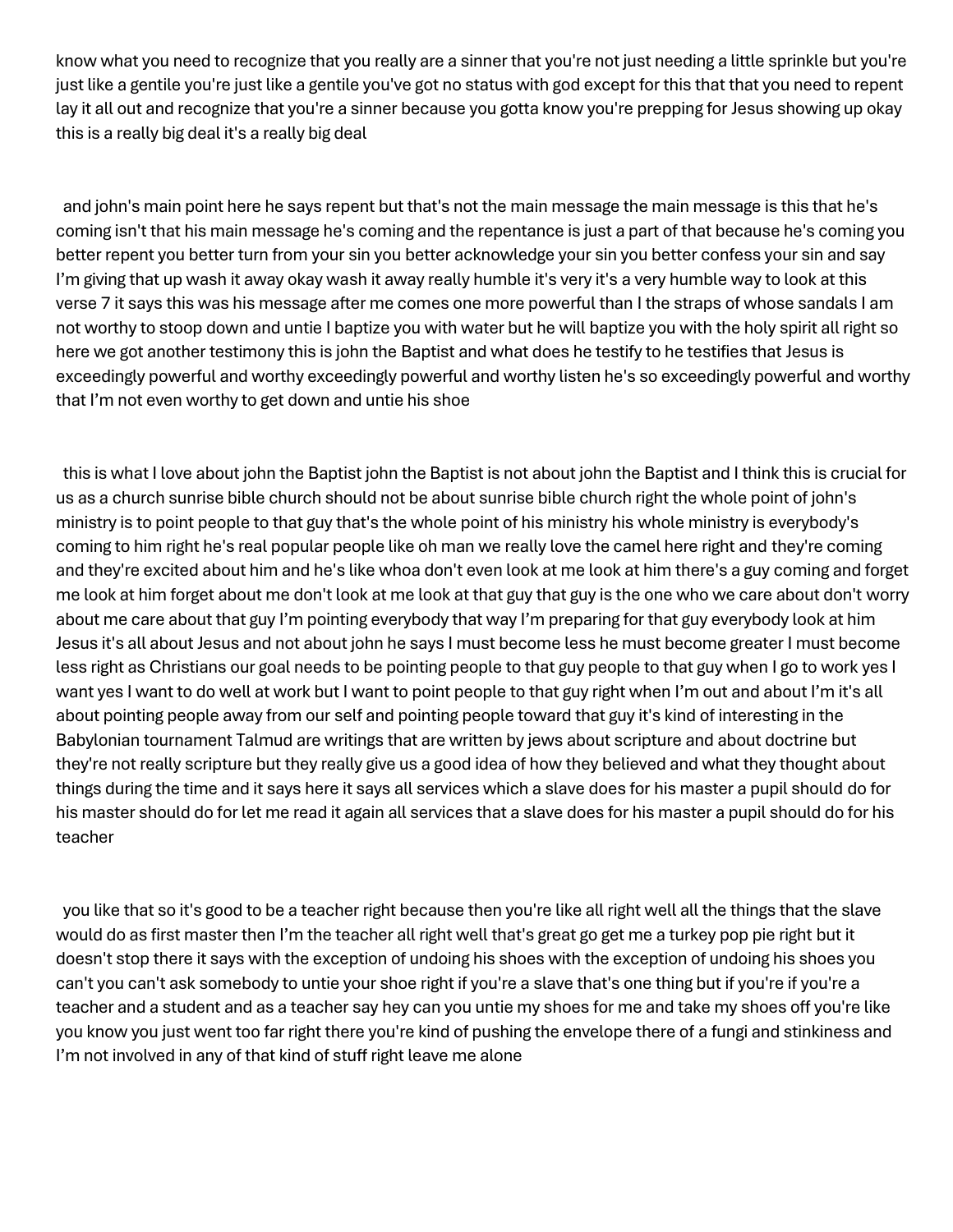and yet john knows this and john says you know what I'm not even worthy to do that I'm not even worthy that's how great Jesus is this guy that's coming that I'm pointing you to he's so great that some people are saying I wouldn't you know don't make me do that I wish that I could untie his shoes I wish that I could untie his sandals I wish that I could touch his feet I wish that I could do that but I'm not even worthy of that that's what john is saying about him he's saying that he's so exceedingly powerful and so exceedingly worthy and he goes on in john 9 says at that time Jesus came from Nazareth in galilee and was baptized by john in the Jordan just as Jesus was coming out of the water he saw heaven being torn open and the spirit descending on him like a dove and a voice came from heaven you are my son whom I love with you I am well pleased and so here we've got god testifying so we've had john the Baptist we've had the holy spirit testify we've had a number of people testify tell us who Jesus is now god the father does and what does he say this is this is his son whom he loves and is well pleased right god the father testifies that Jesus is his son whom he loves and his well believes a lot of you been baptized when he got baptized did anything like this happen to you on that day I remember when I got baptized I've been baptized twice I was baptized when I was 16 in a Methodist church because it was the only church my mom had let me go to I wasn't allowed to go to the Pentecostal church that I that my buddies went to and so I went to that church and they sprinkled me and I was like all right you know what happened nothing I didn't feel anything I didn't sense that the sky wasn't torn open and there wasn't a voice Dustin I am well pleased with you it was none of that there was none of that anybody else anybody had the experience where that happened the sky opened up and god said tammy I am well pleased with you well done no this is special this is very special this doesn't happen normally actually this has never happened to anybody else the sky is torn open and god the father speaks down now what has Jesus done that he's so special what's he done has he done anything that's special has he healed anybody no has he preached any good sermons no what's Jesus done he hadn't done nothing he went out and he had some guy baptizing that's all he's done at this point and the sky opens up and says this is my son whom I love with him I am well pleased because god what you do what you're going to do in ministry what you're going to do in life is based on who you are right it's based on who you are and god looks down and he sees who Jesus is and says I am pleased I am happy imagine getting your well done good and faithful servant here in front of everybody from god himself that's what happens when you love the sky to open up and do that I don't know man that's kind of crazy but then it goes on it says just as Jesus was coming up out of the water he saw heaven being torn open and the spirit descending on him like a dove so we have another witness we have a dove now shows up the holy spirit testifies that Jesus is peace between god and man peace between god and man okay let me break this down for you a little bit where do you see a dove in the bible other than this you remember when Noah had was on the ark right and god was laying his wrath out upon all the people right it's god's wrath on the people there's no peace between god and people at this point because he's like I'm snuffing you out right and so he has a big flood and then when the flood is over when the flood is over right when the wrath of god is gone the wrath of god has receded right the water is receded and god's not anger the anger of god that we saw in in the waves that's dissipated and now it's now it's down and how do we know that that's over that the wrath of god has been finished because he sends the dove out and the dove comes back and the dove is a sign right the dove is a sign the wrath of god has receded Jesus is baptized and he goes underwater when he does a voice comes from heaven and what happens a dove descends on him right what's that saying it's saying it's saying that Jesus is peace between god and man with this guy this guy john the Baptist is pointing to there's no longer wrath between god and man right it's peace now the raven the uh the raven is is gone but now the dove has returned right and the dove is saying it's making this very clear point the wrath is over the wrath is over in the person of Jesus let's finish it up with this one verse 12 says at once the spirit sent him out into the wilderness and he was in the wilderness 40 days being tempted by Satan it's a long time to be tempted by Satan he was with the wild animals and angels attended him I like that he's with the wild animals it's kind of like in the garden like there's wild animals with him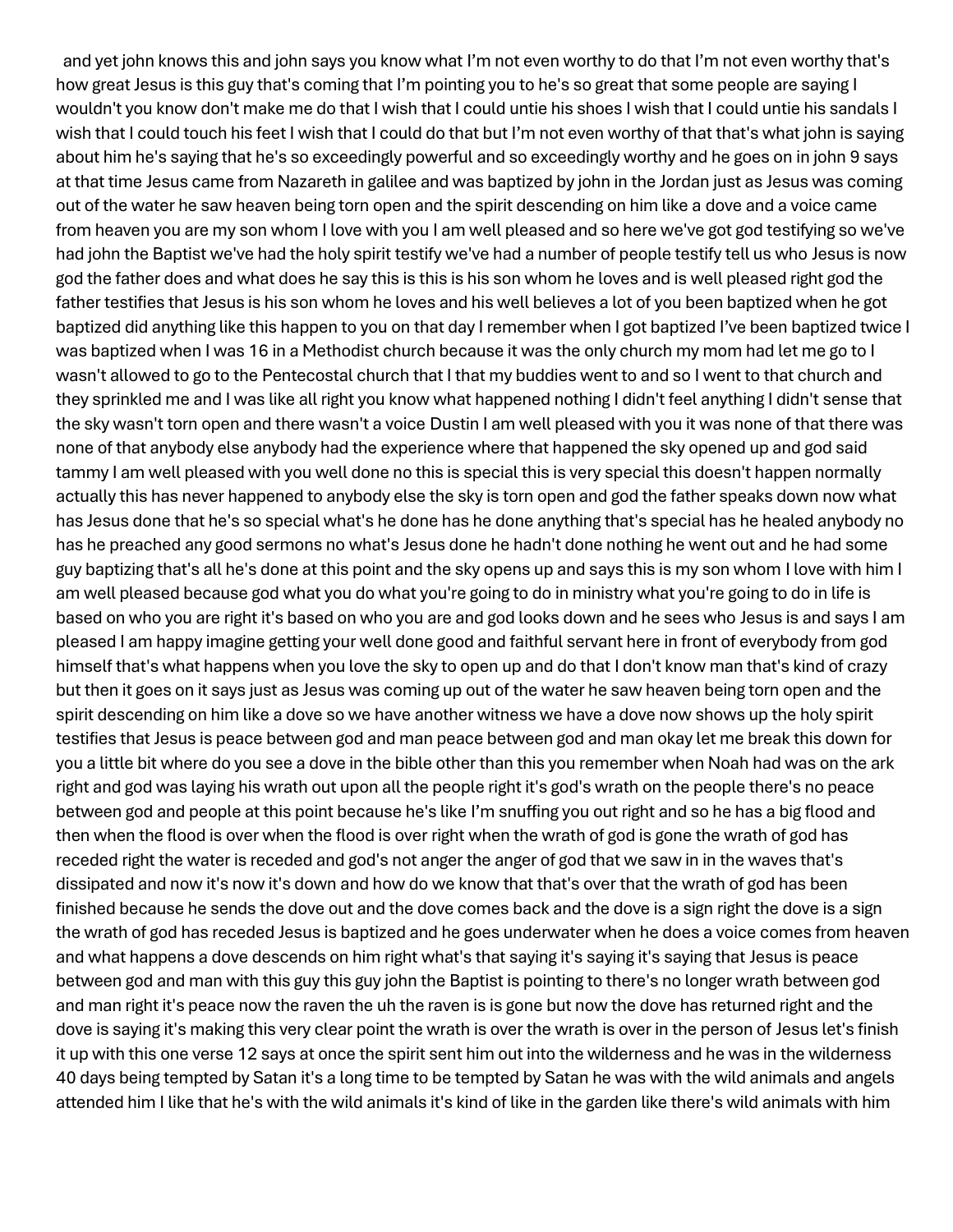and he's just like with him like he's at peace they're not like eating him and stuff he's like he's like fine with him it's just like in the garden where all the animals were good with each other just like we'll see uh in heaven at the end but he's out there now what's going on here what is going on with this temptation because if you read Matthew and you read Luke this same story he he is baptized and he goes out into the wilderness and he's tempted by Satan for 40 days but you see what the specific temptations are why is he being tempted let me try to lay this out a little bit and we'll just close with this all right because I'm out of time and hopefully this will help you a little bit

in the garden of Eden god put a person named Adam in the garden and what happened when he was in that garden he was tempted by Satan okay he was tempted by Satan how was he tempted by Satan he was tempted by Satan by Satan taking the word of god and twisting it to mean something that it didn't mean to see if this person would be able to figure that out

and what happened Adam failed Adam was tempted by the devil and he failed miserably and that's how sin came into the world we go a little bit further and now the wrath of god the sin nature that was caused by that is now in the people of Israel and they show up and they are slaves to sin and where are they slaves in Egypt they're slaves in Egypt and as they come out of Egypt how do they come out of Egypt where do they where do they pass through anybody know where do they pass through to get out of Egypt there's a body of water right and the water splits right the red sea and they go through right what are they doing they are under the water and they're looking up they are under water they're not wet but they're under the water kind of like a baptism isn't it they're baptized and then driven where into the desert okay they're driven into the desert they're in the desert and they are tempted over and over you don't have enough food we don't have any food very similar temptations to what we see with Jesus man shall not live by bread alone right all these temptations are laid out they're laid out and what happens they fail miserably

Jesus shows up and it says in the book of romans that Jesus is the second Adam all this came into all this came in by way of the first Adam all the sin and all the disobedience that all came through the first Adam but it's all fixed and tells us about Jesus is that's proclaiming that Jesus is the second Adam the one who now will go into the garden who now will go into the desert who will be tempted and he will be victorious right so his temptation in the desert testifies that Jesus is victorious over Satan okay that's what it teaches us that he's victorious over Satan

the garden of Eden the time and notice it's 40 years where they're where they're in the desert being tempted how long is Jesus in the desert 40 days everything matches up because this is a clear sign that Jesus is victorious in the way that the first Adam and the people of god were unable to be the original man wasn't able to be victorious those that were followers that were trying to in their own will and with their own gut to be victorious they couldn't but god is and he's victorious and he gives us so who is Jesus and how do we respond uh to him to knowing who he is first of all he's the messiah the son of god scripture just taught us he's the messiah the son of god it tells us that he's the lord it tells us that he's the baptizer with the holy spirit we learned that he is exceedingly powerful and worthy we learned that the son whom the father loves and is well pleased that's who he is we learned that he is peace between god and man and we learned that he is victorious over Satan you put all that together and you say does that affect the way I live do I really believe this and if I do and he comes in and he cries in the middle of